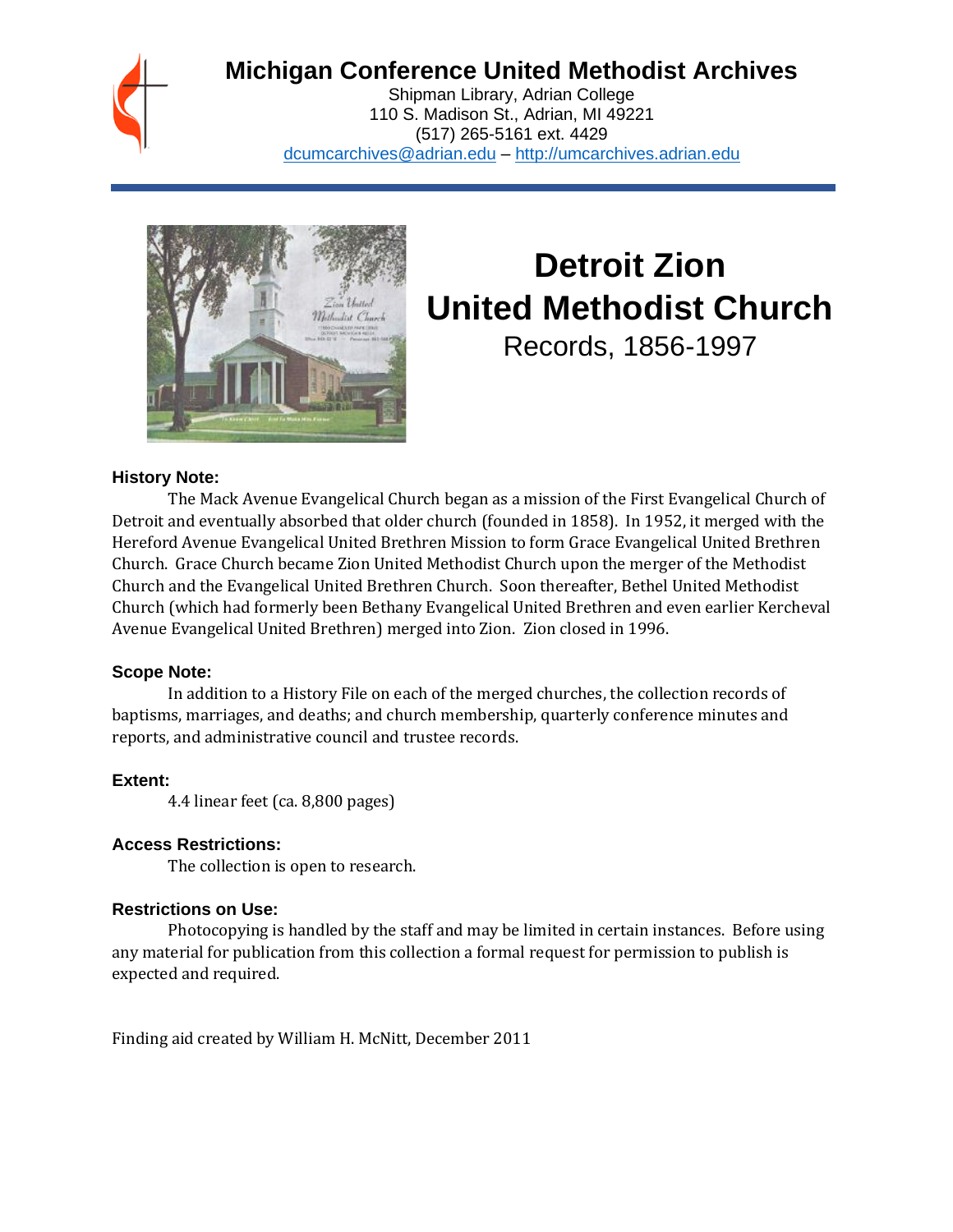#### **Appointments List**

#### **Detroit First Evangelical**

- 1856-1857: Benjamin F. Keller
- 1857-1859: J.P. Schnatz
- 1859-1861: C. Tramer
- 1861-1863: John Meck
- 1863-1866: John M. Haug
- 1866-1868: Christian Ude
- 1868-1870: Martin Speck
- 1870-1871: Ernest H. Hess
- 1870-1872: John M. Fuchs
- 1871-1872: M. Schweitzer
- 1872-1874: Frederick Mueller
- 1872-1875: Charles Deike
- 1875-1878: Frederick Mueller
- 1878-1879: Jacob Frankhauser
- 1879-1880: Carl G. Koch
- 1880-1883: Frederick Klump
- 1883-1884: William F. Zander
- 1884-1886: Charles C. Staffeld
- 1886-1889: John M. Haug
- 1889-1892: Adolph Halmhuber
- 1892-1895: Andrew Kaechele
- 1895-1898: Nicol Wunderlich
- 1898-1899: Charles C. Staffeld
- 1899-1902: Frederick W. Dill
- 1902-1906: Adolph Halmhuber
- 1906-1909: Henry Schuknecht
- 1909-1914: John Riebel
- 1914-1916: William F. Boettcher
- 1916-1917: Charles F. Giese

#### **Detroit Mack Avenue**

- 1906-1909: Edward Garfield Johnson
- 1909-1910: George Koehler
- 1910-1912: John M. Nyce
- 1912-1919: J. Adolph Halmhuber
- 1919-1922: Chandler B. Stroh
- 1921-1922: Benjamin G. Thomas
- 1922-1926: Clyde C. Gibson
- 1926-1928: William H. Watson
- 1928-1932[: Henry I. Voelker](http://umcarchives.adrian.edu/clergy/voelkerhi.php)
- 1932-1940: William Koteskey
- 1940-1947[: Henry I. Voelker](http://umcarchives.adrian.edu/clergy/voelkerhi.php)
- 1944-1945: Garfield H. Kellerman Jr.
- 1947-1948: Cletus A. Parker
- 1948-1952: Lloyd S. Scheifele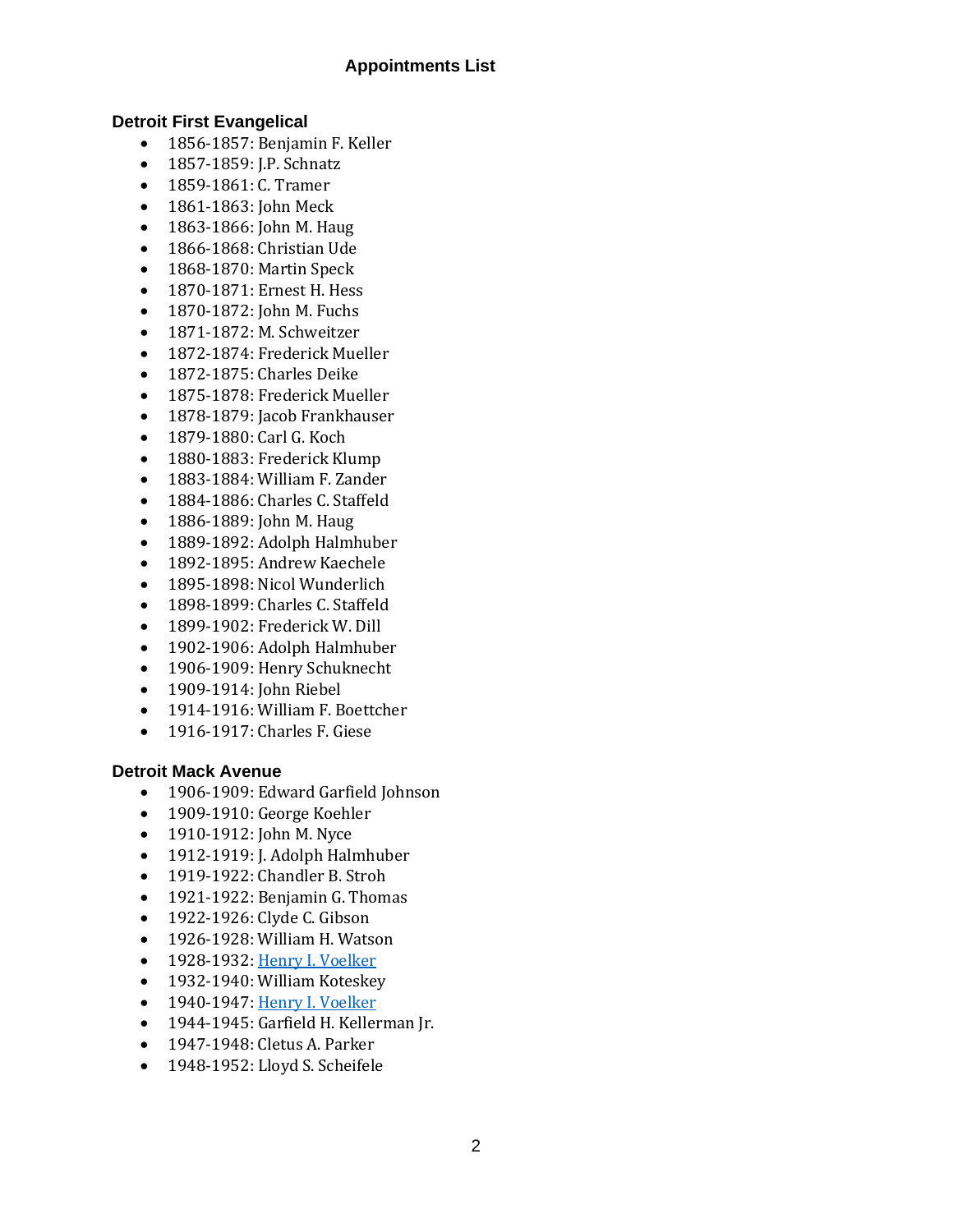#### **Appointments List**

#### **Detroit Kercheval/Bethany/Bethel**

- 1914-1915: Elmer D. Riebel
- 1914-1915: John H. Soltman
- 1915-1917: Lewis H. Hayes
- 1917-1918: Charles F. Giese
- 1918-1919: Leroy Polmanteer
- 1919-1926: John W. Hill
- 1926-1929: Sumner Young
- 1929-1932: John F. Schurman
- 1932-1951: Arthur C. Bauman
- 1951-1957: Edgar S. Faust
- 1957-1961: James W. Dempsey
- 1961-1963[: Chester J. Erickson](http://umcarchives.adrian.edu/clergy/ericksoncj.php)
- 1963-1968[: Myron R. Everett](http://umcarchives.adrian.edu/clergy/ericksoncj.php)
- 1968-1969: Roger F. Gedcke
- 1969-1970: Ronald D. Carter

#### **Detroit Hereford Avenue**

- 1925-1926: John W. Hill
- 1926-1926: Sumner Young
- 1926-1930: Harold L. Quint
- 1930-1932: Alvia Reynolds
- 1932-1933: L.E. Chamberlain
- 1933-1951: Paul R. Crabtree
- 1951-1952: Lloyd S. Scheifele

#### **Detroit Grace**

- 1952-1955: Lloyd S. Scheifele
- 1955-1964: Ray H. Kretzschmer
- 1964-1968: Ronald D. Carter

#### **Detroit Zion**

- 1968-October 1970: Ronald D. Carter
- April 1970-1972: William Kendall
- 1972-1976: Elwood Berkompas
- 1976-February 1978: Robert Worgess
- March 1978-December 1978: Richard McCanon
- February 1979-October 1983: Reginald H. Cattell
- November 1983-1989: Troy Lemmons
- January 1989-1992: Sharon Scott
- 1992-1994: Jill Hardt Zundel
- 1994-1997: Bea B. Soots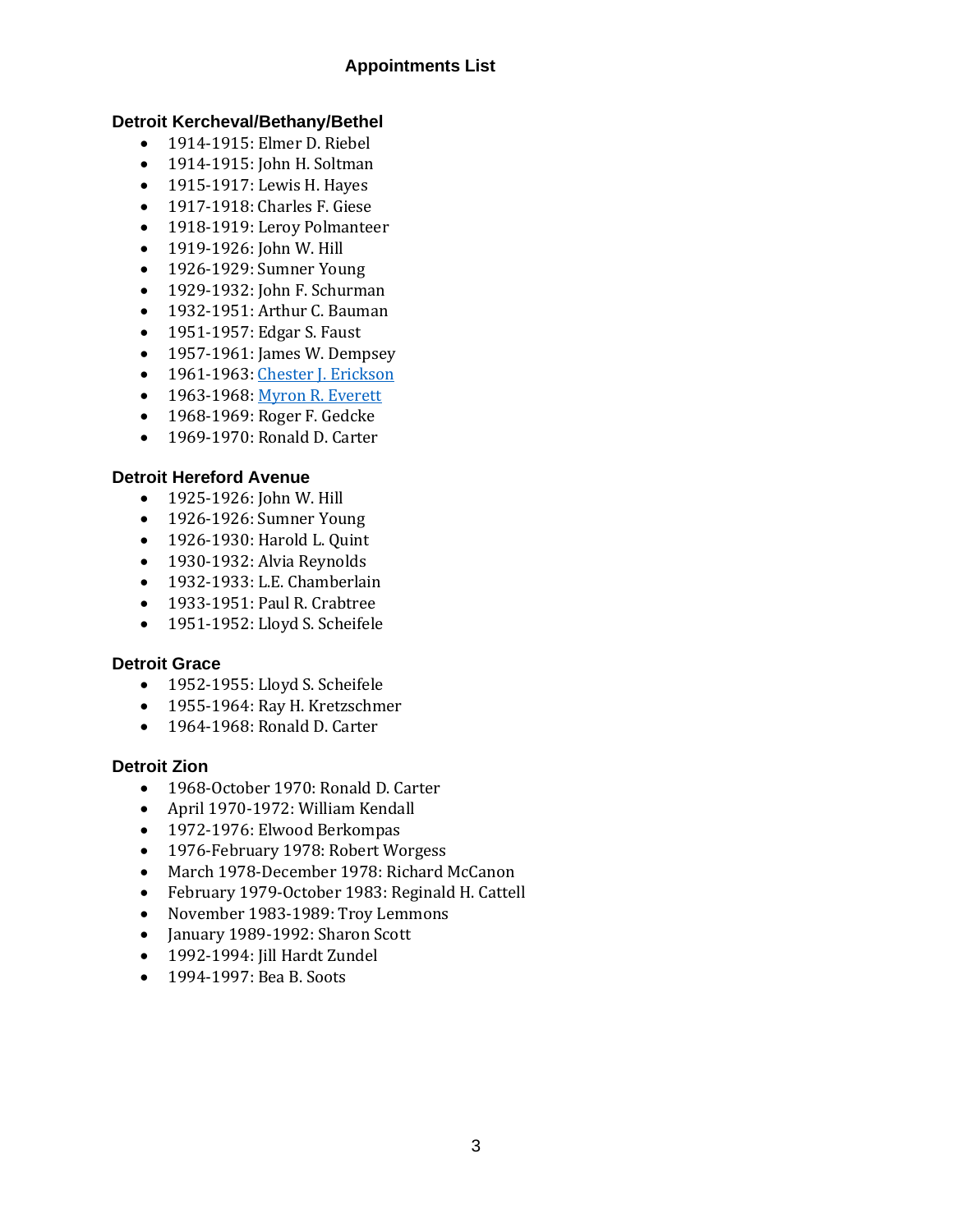#### **Contents List**

| <b>Container</b> | <b>Contents</b>                                                                                                                                                                                                                                                                                                                                                                                                                                                                                                                               |
|------------------|-----------------------------------------------------------------------------------------------------------------------------------------------------------------------------------------------------------------------------------------------------------------------------------------------------------------------------------------------------------------------------------------------------------------------------------------------------------------------------------------------------------------------------------------------|
| Box 1            | <b>Detroit First Evangelical</b><br><b>Church Records</b><br>Baptisms, Marriages, Deaths, and Membership, 1878-1917 (see Oversize)<br>$\circ$<br>Membership Classes, 1856-1877 and Minutes, 1877-1879 [in German]<br>٠<br>Minutes, 1883-1917 [in German]<br>٠<br>Organization, 1903-1917 [in German]<br>٠<br><b>Quarterly Conferences</b><br>$\circ$ 1889-1905 [in German]<br>1906-1917 [in German]<br>$\circ$                                                                                                                                |
| Box 2            | <b>Detroit First Evangelical</b><br>Sunday School Protocol Book, 1893-1905 [in German]<br>٠<br>Trustee Minutes, 1899-1917<br>Detroit Mack Avenue Evangelical (later Mack Avenue EUB)<br>Administrative Council, 1947-1951<br>٠<br>Charge Conferences, 1948-1951<br>$\bullet$<br><b>Church Records</b><br>$\bullet$<br>Baptisms and Marriages, 1909-1947; Deaths, 1913-1933; and Membership<br>$\circ$<br>(see Oversize)<br>Directories, 1920-1948<br>$\bullet$<br><b>History File</b><br>$\bullet$<br>Legal Documents, 1905-1952<br>$\bullet$ |
| Box 3            | Detroit Mack Avenue Evangelical (later Mack Avenue EUB)<br>Photographs<br>$\bullet$<br><b>Quarterly Conferences</b><br>$0 1907 - 1924$<br>1924-1939<br>$\circ$<br>1933-1941<br>$\circ$<br>1942-1950<br>$\Omega$<br><b>Trustees Minutes</b><br>1940-1946<br>$\Omega$                                                                                                                                                                                                                                                                           |
| Box 4            | Detroit Mack Avenue Evangelical (later Mack Avenue EUB)<br><b>Trustees Minutes</b><br>1947-1951<br>$\Omega$<br>Young People's Alliance Minutes, 1910-1915<br>Detroit Hereford Avenue Evangelical Church<br><b>History File</b><br>٠<br>Quarterly Conferences, 1927-1951<br>Quarterly Conference Reports, 1929-1951<br>$\bullet$                                                                                                                                                                                                               |

### **Box 5 Detroit Grace Evangelical United Brethren**

• Articles of Association, 1952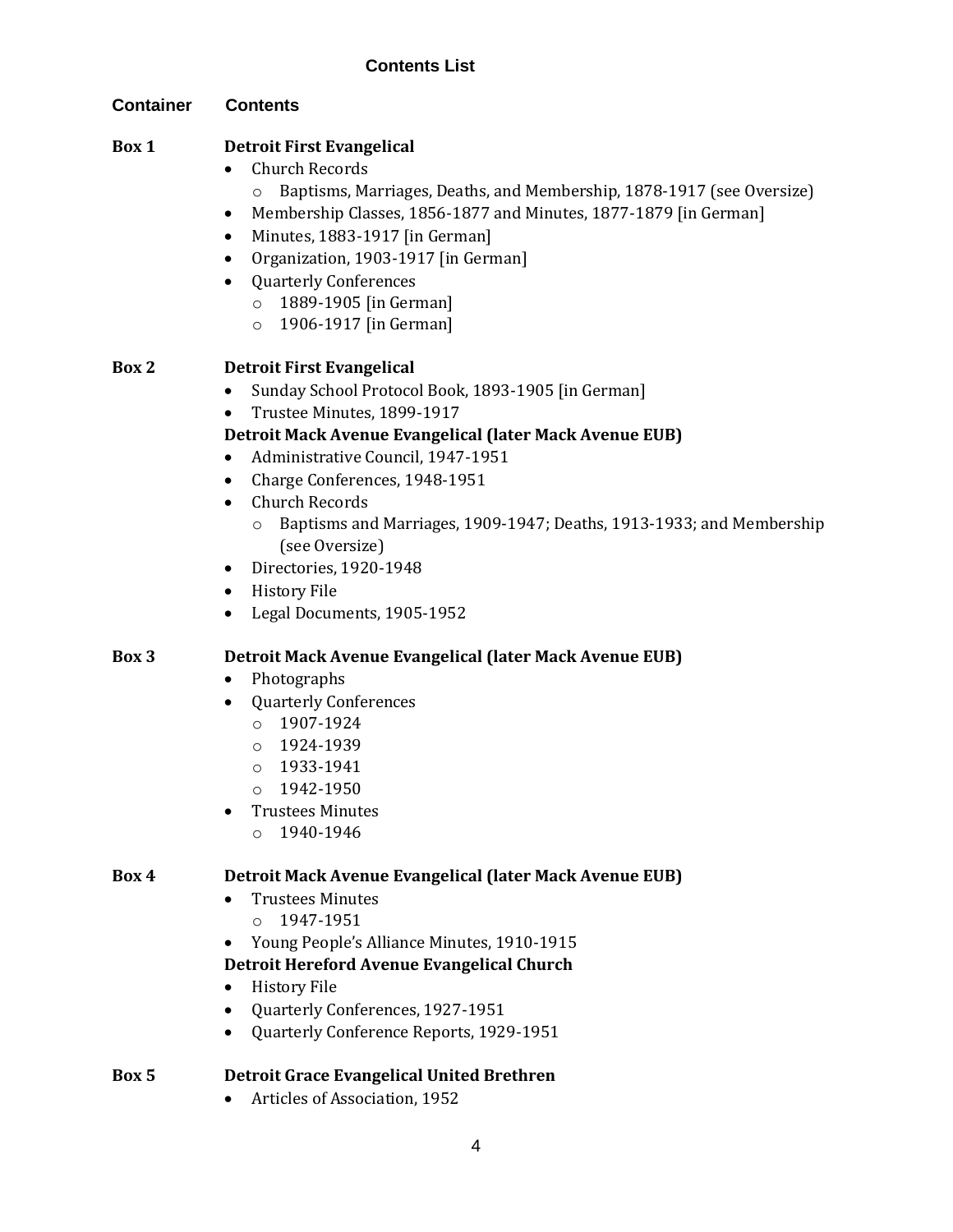#### **Contents List**

#### **Container Contents**

- Baptisms, 1954-1969
- Board of Trustees, 1963-1968
- Charge Conferences, 1951-1968
- Church Records
	- o Baptisms, Marriages, Deaths, and Membership, 1947-1970 (see Oversize)
- History File
- Members Received, 1960-1969

#### **Box 6 Detroit Grace Evangelical United Brethren**

- Membership (2 folders)
- Photographs
- Quarterly Conferences
	- o 1951-1953
	- o 1954-1963

#### **Box 7 Detroit Bethel (including Detroit Bethany and Detroit Kercheval Avenue EUB)**

- Church Records
	- o Baptisms, Marriages, and Membership
		- 1932-1951
		- 1951-1968
- History File
- Legal Documents, 1915-1970
- Local Conferences and Council of Administration
	- o 1958-1959
	- $0.1960 1961$
	- o 1962
	- o 1963

#### **Box 8 Detroit Bethel (including Detroit Bethany and Detroit Kercheval Avenue EUB)**

- Local Conferences and Council of Administration
	- $0.1964$
	- o 1965-1966
	- o 1967-1969
- Membership, 1925-1931
- Official Board, 1929-1934
- Quarterly Conferences, 1915-1930
- Sale of Church Property, 1969-1974

#### **Box 9 Detroit Zion**

- Administrative Board, 1969-1979 and 1987-1992
- Baptisms, 1969-1994
- Charge Conferences
	- o 1970-1975
	- o 1980-1987